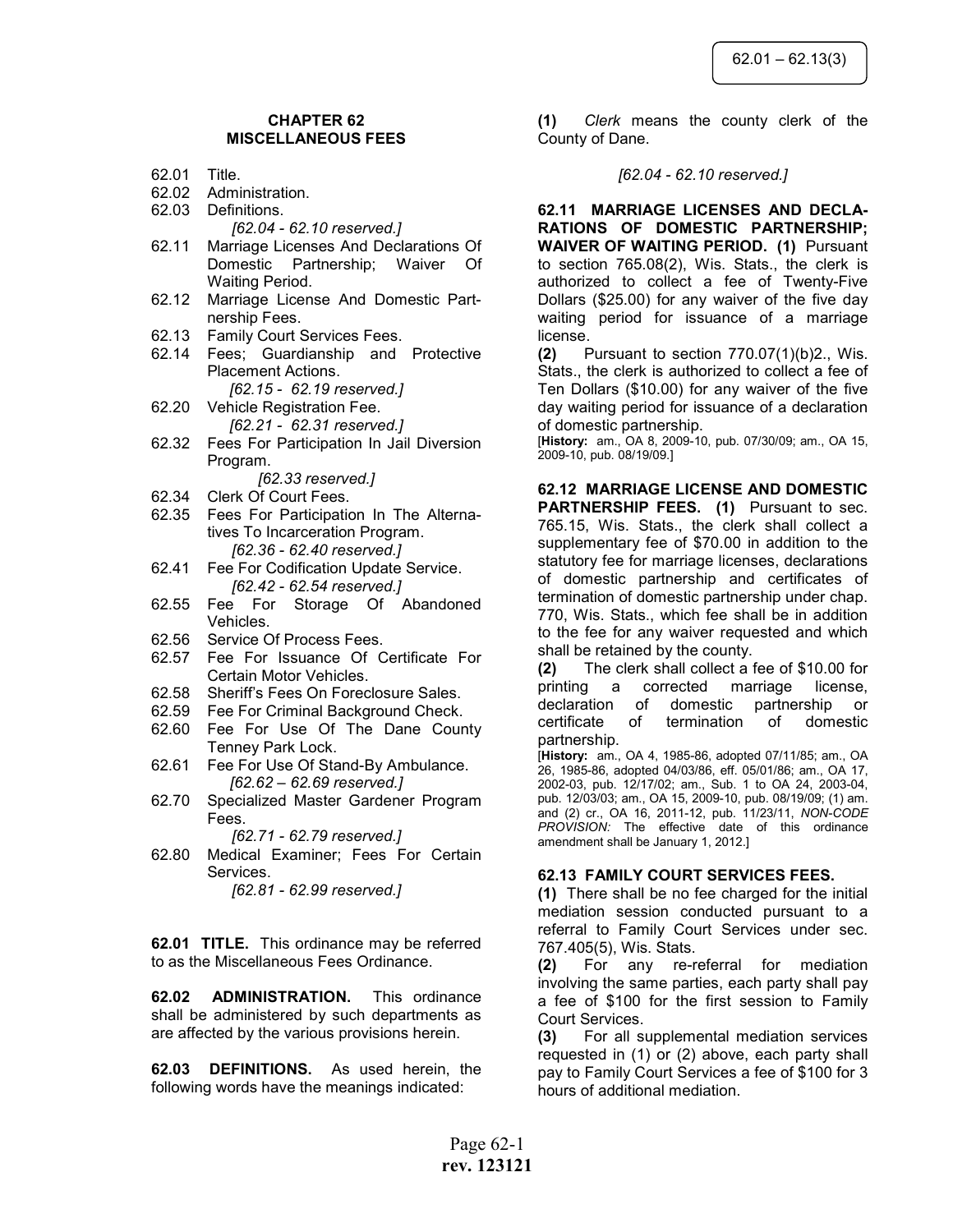(4) Each party referred to Family Court Services shall pay a \$40 fee for the Parent Education Program. A person whose case jurisdiction is in a county other than Dane County may attend the Family Court Services Parent Education Program for a fee of \$75 per person.

(5) For a custody study required by sec. 767.405(14), Wis. Stats., the parties shall pay to Family Court Services a fee which shall be determined as follows:

(a) For parties with combined annual gross incomes of both households of less than \$60,000, there shall be no fee.

(b) For parties with combined annual gross incomes of both households of at least \$60,000 but less than \$99,999 the fee shall be \$1,000;

(c) For parties with combined annual gross incomes of both households of at least \$100,000 but less than \$139,999 the fee shall be \$1,500; and

(d) For parties with combined annual gross incomes of both households of \$140,000 or more the fee shall be \$2,000.

(e) The fee for an updated evaluation shall be one-half of the fee assessed for the original study.

(6) For a Brief Focused Assessment ordered by the court, the parties shall pay to Family Court Services a fee which shall be determined as follows:

(a) For parties with combined annual gross incomes of both households of less than \$60,000, there shall be no fee.

(b) For parties with combined annual gross incomes of both households of at least \$60,000 but less than \$99,999 the fee shall be \$600;

(c) For parties with combined annual gross incomes of both households of at least \$100,000 but less than \$139,999 the fee shall be \$900; and

(d) For parties with combined annual gross incomes of both households of \$140,000 or more the fee shall be \$1,200.

(7) The provisions of sec. 814.615, Wis. Stats., shall apply to all fees under this section.

[History: 62.13 cr., OA 28, 2003-04, pub. 12/23/03; am., OA 15, 2006-07, pub. 11/15/06, eff. 01/01/07; (4) am., OA 23, 2007-2008, pub. 10/18/07, eff. 01/01/08; (4) am., OA 25, 2008-09, pub 11/26/08, eff. 01/01/09; (5) am., OA 28, 2009-10, pub. 11/25/09; (2), (4), and (5)(b) am., OA 20, 2010-11, pub. 12/02/10; (5) am., OA 17, 2011-12, pub. 11/23/11, NON-CODE PROVISION: The effective date of this ordinance amendment shall be January 1, 2012, or the day after publication, whichever comes later; (4) and (6) am., OA 23, 2013-14, pub. 11/27/13; (1)-(6) am., (7) cr., 2015 OA-7, pub. 09/01/15; (5)(a) and (6)(a) am., 2021 OA-51, pub. 12/2/21.]

#### 62.14 FEES; GUARDIANSHIP AND PROTECTIVE PLACEMENT ACTIONS.

(1) Authorization. This section is enacted under the authority found in sections 54.34(1) and 55.075, Stats., (authorizing the county department of human services to file petitions for guardianship and protective placement); sections 54.46(3) and 55.075(4), Stats., (permitting the petitioner to collect attorney fees and costs from the ward unless it would be inequitable to do so); and section 55.045, Stats., (requiring the county department to provide protective services and permitting the county to require reimbursement within the ward's ability to pay.)

(2) There shall be fees assessed for guardianship and protective placement actions as follows:

- (a) Adult Protective Services Unit Fees
- 1. Court Report (Uncontested) Investigation and Assessment \$452 2. Court Report (Contested) Investigation and Assessment \$952 3. Petition – Chapter 55 Assessment and Preparation \$476 4. Petition Successor Guardianship \$167 5. Petition for Authorization of Use of Psychotropic Medications \$452 6. Petition – Chapter 54 Assessment and Preparation \$571 7. Petitions for Guardianship and Protective Placement \$333 8. Petition on Conversion from
- Chapter 51 to Chapter 55 \$476
- (b) Legal Services Fees
- 1. Uncontested Hearing **\$200**
- 2. Contested Trial (per day) \$500
- 3. Preparation for Contested Trial \$500

(3) The fees are subject to court approval pursuant to sections 54.46(3) and 55.075(4), Stats.

[History: cr., OA 10, 2011-12, pub. 11/23/11; (2)(a) am., 2015 OA-17, pub. 12/03/15, NON-CODE PROVISION: The effective date of this ordinance amendment shall be January 1, 2016.]

[History: 62.15 cr., OA 18, 2000-01, pub. 01/16/01; rescinded, 2017 OA-55, pub. 05/30/18.]

### [62.15 - 62.19 reserved.]

# 62.20 VEHICLE REGISTRATION FEE.

(1) Pursuant to section 341.35, Wis. Stats., and acts amendatory thereto, an annual vehicle registration fee of \$28.00 is imposed on all motor vehicles registered in the State of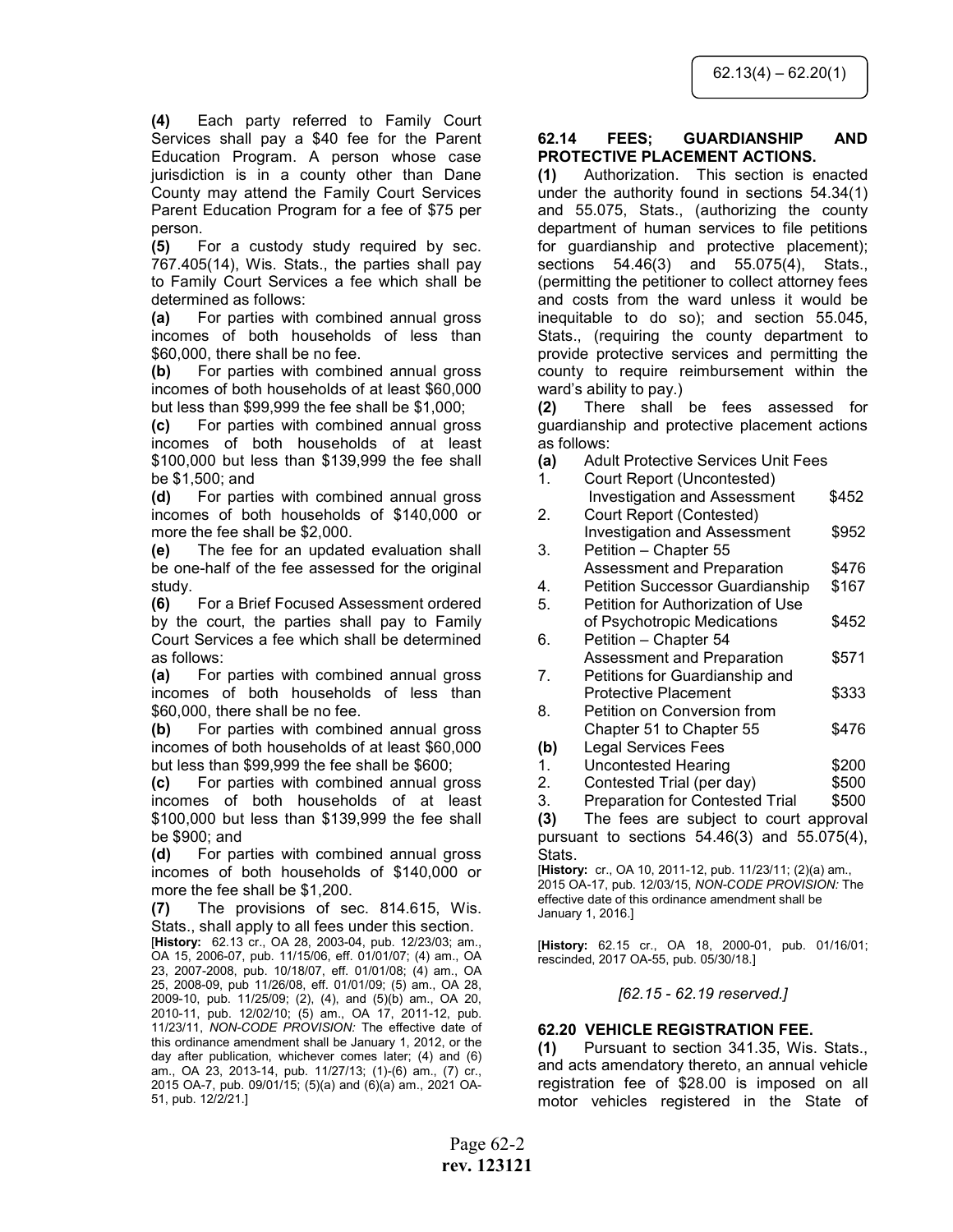Wisconsin which are customarily kept in Dane County, unless exempted by section 341.35(2), Wis. Stats.

(2) The fees established by this section shall be paid to the Wisconsin Department of Transportation pursuant to section 341.35(5), Wis. Stats.

[History: cr., 2017 OA-32, pub. 11/30/17: NON-CODE PROVISION: The effective date of this ordinance amendment shall be October 1, 2018.]

[History: Sections 62.21 thru 62.28, inclusive, repealed, OA 18, 2000-01, pub. 01/16/01.]

[History: 62.30 cr., OA 18, 2000-01, pub. 01/16/01; am., OA 31, 2002-03, pub. 04/23/03; am., OA 19, 2004-05, pub. 06/16/05; am., OA 41, 2009-10, pub. 11/25/09; am., OA 29, 2010-11, pub. 12/02/10; 62.30 resc. in its entirety, 2020 OA-42, pub. 12/31/20.]

[History: 62.31 cr., OA 9, 1986-87, adopted 07/17/86; 62.31 resc. in its entirety, 2020 OA-42, pub. 12/31/20.]

[62.21 - 62.31 reserved.]

62.32 FEES FOR PARTICIPATION IN JAIL DIVERSION PROGRAM. (1) Every person placed in the Jail Diversion Program by the Sheriff shall pay a daily electronic monitoring fee of \$26.45 as authorized by sec. 302.425(3), Wis. Stats.

(2) The Sheriff or his or her duly authorized designee is hereby empowered to reduce or eliminate the fees required by this section upon a written determination that the person subject to the fee is indigent or so without resources that the imposition of the fee will create a hardship.

(3) At the first Public Protection and Judiciary Committee meeting following June 1st of each year, the Sheriff will present and report on all aspects of this ordinance. This includes, but is not limited to, current written policies in place and any proposed changes, participation levels and trends, and demographic data. The Sheriff will report back at additional times as requested by the committee

[History: 62.32 cr., OA 9, 1986-87, adopted 07/17/86; 62.32 repealed in its entirety, OA 16, 2003-04, pub. 10/03/03; newly cr. 62.32, OA 33, 2004-05, pub. 04/21/05; (1) am., OA 43, 2007-08, pub. 02/01/08; 62.32 am., Sub. 2 to OA 51, 2007-08, pub. 07/30/08, eff. 01/01/09; (1) am., 2014 OA-053, pub. 11/26/14.]

[History: 62.33 cr., OA 9, 1986-87, adopted 07/17/86; am., OA 18, 2000-01, pub. 01/16/01; 62.33 resc. in its entirety, 2020 OA-42, pub. 12/31/20.]

[62.33 reserved.]

62.34 CLERK OF COURT FEES. (1) Every person applying for any deferred payment of court ordered restitution, forfeitures, fines, assessments, attorney and other legal fees, surcharges or court costs and fees, processed by the clerk of circuit court shall pay a nonrefundable processing fee of \$15, unless waived due to indigency.

(2) The clerk of court shall charge a fee of \$10 for each passport photograph.

[History: cr., Sub. 1 to OA 18, 1991-92, pub. 12/27/91; am., OA 16, 2006-07, pub. 11/15/06; am., OA 43, 2007-08, pub. 02/01/08.]

62.35 FEES FOR PARTICIPATION IN THE ALTERNATIVES TO INCARCERATION PRO-GRAM. (1) Every person sentenced by the Dane County Circuit Court to the Alternatives To Incarceration Program in lieu of jail confinement shall pay to the Clerk of Court a daily electronic monitoring fee of \$20 as authorized by sec. 973.03(4), Wis. Stats.

(2) Every person sentenced by the circuit court of another county, and accepted into the Alternatives To Incarceration Program in lieu of jail confinement, shall pay to the Clerk of Court a daily electronic monitoring fee of \$23.

(3) The Clerk of Courts or his or her duly authorized designee is hereby empowered to reduce or eliminate the fees required by this section upon a written determination that the person subject to the fee is indigent or so without resources that the imposition of the fee will create a hardship.

(4) At the first Public Protection and Judiciary Committee meeting following June 1st of each year, the Clerk of Court will present and report on all aspects of this ordinance. This includes, but is not limited to, current written policies in place and any proposed changes, participation levels and trends, and demographic data. The Clerk of Court will report back at additional times as requested by the committee.

[History: cr., OA 43, 2007-08, pub. 02/01/08; (4) cr., Sub. 2 to OA 51, 2007-08, pub. 07/30/08, eff. 01/01/09.]

[History: 62.36 cr., OA 43, 2007-08, pub. 02/01/08; 62.36 resc., 2019 OA-24, pub. 11/20/19.]

### [62.37 - 62.40 reserved.]

62.41 FEE FOR CODIFICATION UPDATE **SERVICE.** (1) The county clerk shall collect a fee of \$20 per year from each subscriber to the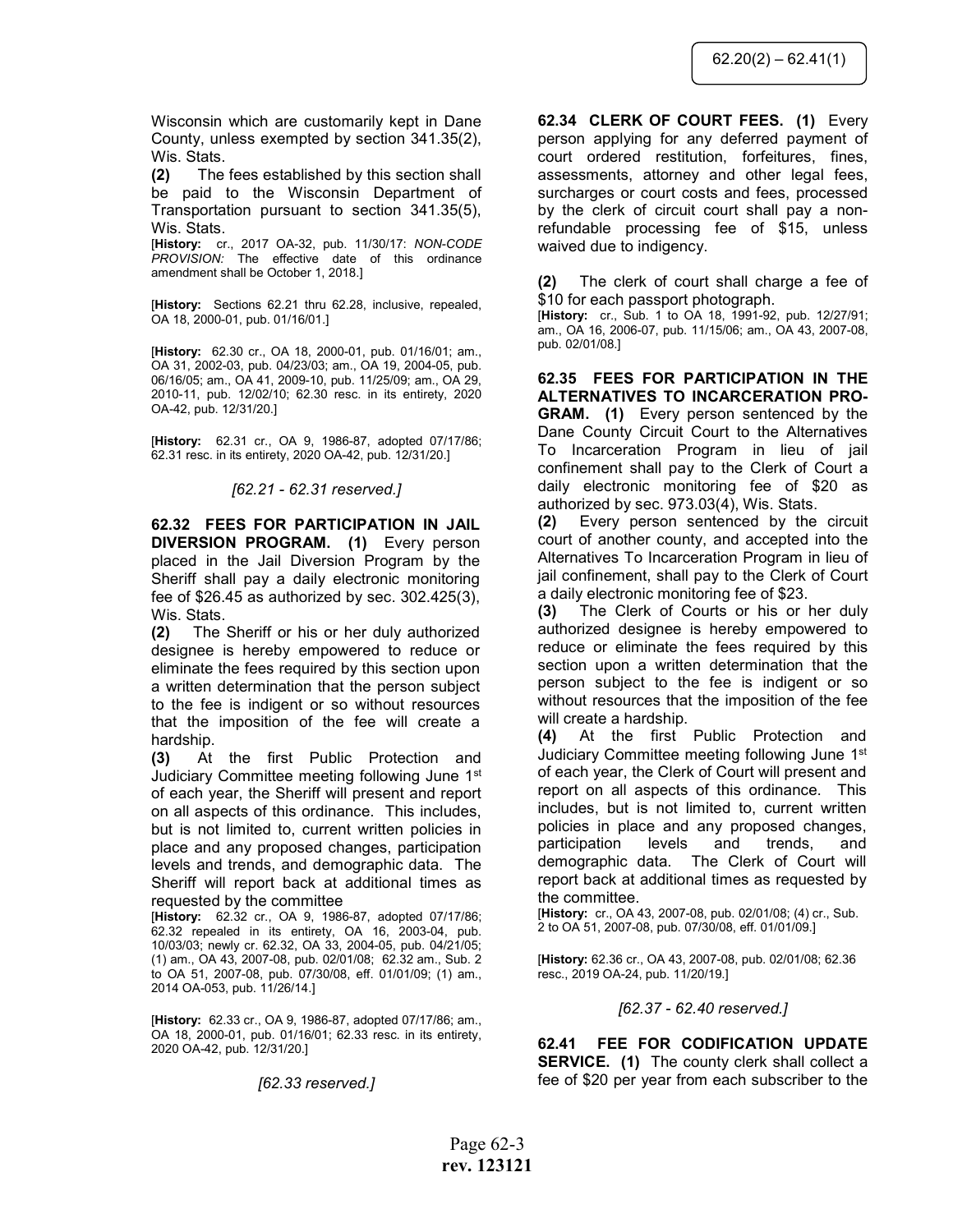update service for the Dane County Code of Ordinances.

(2) The finance committee shall annually review the costs of providing the codification update service and is authorized to adjust the fee for the update service to reflect changes in costs of production and distribution.

[History: cr., Sub. 1 to OA 16, 1986-87, adopted 09/11/86.]

### [62.42 - 62.54 reserved.]

62.55 FEE FOR STORAGE OF ABANDONED VEHICLES. (1) The sheriff shall collect a processing fee of \$10 per vehicle from the owner of every abandoned vehicle which is stored on lands owned by Dane County, regardless of the length of time during which the vehicle is so stored.

(2) In addition to the processing fee set forth above, the sheriff shall collect from the owner of the vehicle a storage fee of \$3 per day for each day or part thereof during which an abandoned vehicle is stored on lands owned by Dane County.

(3) In addition to the fees set forth in subs. (1) and (2) above, the sheriff shall collect from the owner of the vehicle the actual towing charges incurred in the removal of the abandoned vehicle to the storage site. [History: cr., OA 15, 1986-87, adopted 09/11/86.]

62.56 SERVICE OF PROCESS FEES. (1) The sheriff shall collect, for each defendant or person served or attempted to be served, a fee of \$40.00 for each service or attempted service of a summons or any other process for commencement of an action, a writ, an order of injunction, a subpoena or any other order. If there is more than one defendant or person at a given address, the sheriff shall collect a fee of \$40.00 for each additional defendant or person served or attempted to be served.

(2) The sheriff shall collect a fee of \$40.00 for each service or attempted service of an execution on a judgment demanding payment thereof or other writ not provided for.

(3) For serving any writ or other process, the sheriff shall collect a fee per hour equal to the actual cost to the County for wages and benefits for a Deputy Sheriff III, Step 4, for each deputy assigned to inventory the property when seizing property on attachment, replevin, execution or evicting on a writ of restitution or writ of assistance, plus all necessary expenses incurred thereby.

(4) For travel in serving any summons, writ or other process, including criminal process, the sheriff shall collect a fee at the current Internal Revenue Service rate for deductible costs for operation of an automobile for each mile actually and necessarily traveled.

[History: cr., OA 11, 1992-93, pub. 10/07/92; (1) and (2) am., OA 28, 1993-94, pub. 01/18/94; (3) and (4) cr., OA 48, 1993-94, pub. 05/16/94; am., OA 26, 2004-05, pub. 02/16/05; (1) – (3) am., (4) rep., OA 34, 2004-05, pub. 04/21/05; (3) renum. as (4) and am., and a new (3) cr., OA 34, 2009-10, pub. 11/25/09.]

62.57 FEE FOR ISSUANCE OF CERTIFI-CATE FOR CERTAIN MOTOR VEHICLES. (1) The sheriff shall collect an inspection fee of \$10.00 per vehicle from the owner of every vehicle for which a certificate is issued under s. 71.11.

[History: cr., OA 34, 1995-96, pub. 12/22/95.]

62.58 SHERIFF'S FEES ON FORECLOSURE SALES. (1) The sheriff's fee for all necessary activities of the sheriff in connection with the sale of real estate under s. 814.70(9), Wis. Stats., is hereby set at \$150.

(2) One-half of the fee set forth in sub. (1) shall be prepaid and is nonrefundable.

[History: cr., OA 19, 1999-2000, pub. 02/04/00; eff. 02/05/00.]

62.59 FEE FOR CRIMINAL BACKGROUND CHECK. The Sheriff shall collect a fee of \$2.00 for conducting a background check for nongovernmental agencies. [History: cr., OA 35, 2007-08, pub. 11/28/07.]

62.60 FEE FOR USE OF THE DANE

COUNTY TENNEY PARK LOCK. (1) No watercraft shall enter the Dane County Tenney Park lock unless there is a valid Dane County Tenney Park lock permit affixed to the watercraft in the manner prescribed by the Dane County Department of Public Works.

(2) The Dane County Department of Public Works shall collect a fee of \$5.00 for issuance of a daily lock entry permit and a fee of \$20.00 for issuance of an annual lock entry permit, except that annual permits issued for boats owned by members of the household of a current annual permit holder shall cost \$10.00 each.

(3) Signage shall be installed in the area of the Dane County Tenney Park lock and the entrance of the Yahara River on the northwestern shore of Lake Monona to give clear notice to boaters of the requirements of this ordinance.